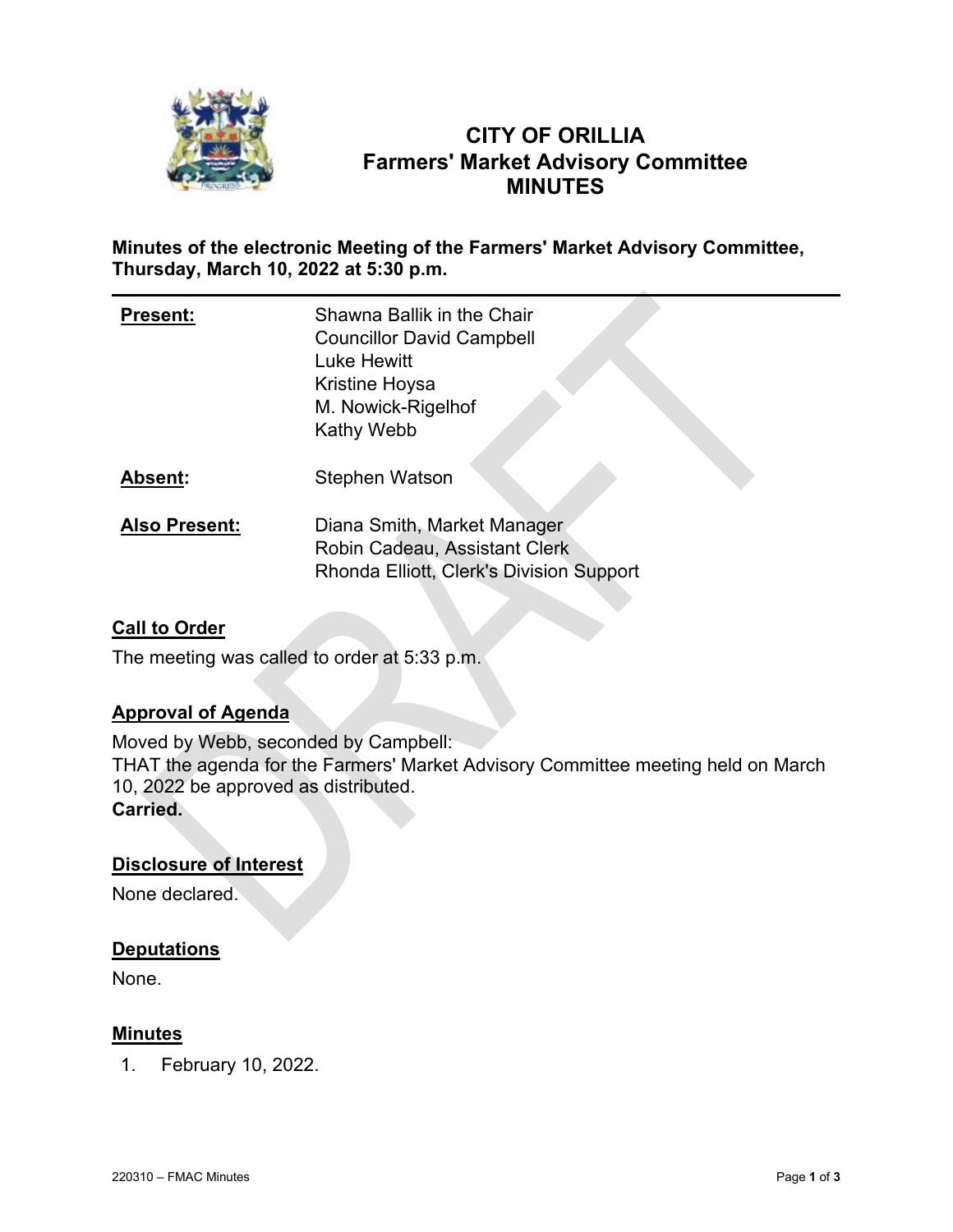Moved by Campbell, seconded by Hoysa:

THAT the minutes of the Farmers' Market Advisory Committee meeting held on February 10, 2022 be adopted, having been printed and distributed. **Carried.**

## **Closed Session**

There were no closed session items for this meeting.

#### **Correspondence - Information Items**

None.

#### **Correspondence - Action Items**

None.

#### **Reports**

1. Market Manager - re Weekly Market Reports: February 5, 12, 19 and 26, 2022.

Moved by Webb, seconded by Campbell:

THAT the Weekly Market Reports for February 5, 12, 19 and 26, 2022 be received as information;

AND THAT Diana Smith be provided with a letter of commendation for her efforts, organization and achievements while serving as the Market Manager for the past year. **Carried.**

Staff will work with the Chair to prepare the requested correspondence.

2. Market Manager - re Social Media Report: Various Engagements and Insights from February 3 through March 2, 2022.

Moved by Hoysa, seconded by Hewitt:

THAT the Social Media Reports for February 3 through March 2, 2022 be received as information. **Carried.**

#### **Date of Next Meeting**

Thursday, April 14, 2022 at 5:30 p.m. - Electronic Meeting.